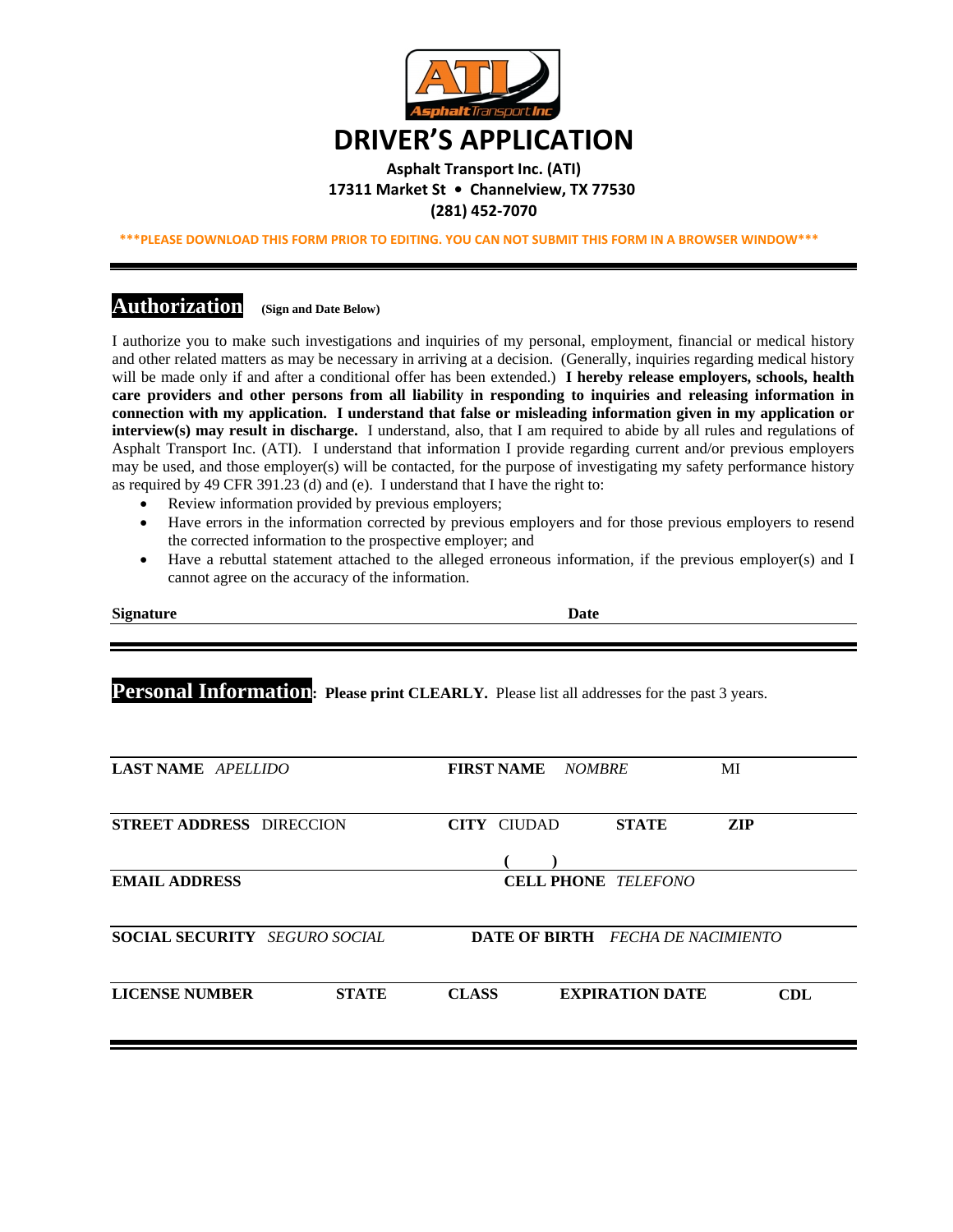| <b>DRIVING EXPERIENCE</b>                                                                                             |                                                                                                 |             |                                         |  |
|-----------------------------------------------------------------------------------------------------------------------|-------------------------------------------------------------------------------------------------|-------------|-----------------------------------------|--|
|                                                                                                                       | <b>Type of Equipment</b><br><b>Years of experience</b><br>Tipo de Equipo<br>Años de Experiencia |             | <b>Miles driven</b><br>Millas Manejadas |  |
| 1.<br>the contract of the contract of the contract of the contract of the contract of the contract of the contract of |                                                                                                 |             |                                         |  |
| 2.                                                                                                                    |                                                                                                 |             |                                         |  |
| 3.                                                                                                                    |                                                                                                 |             |                                         |  |
| <b>ACCIDENT RECORD</b> (Previous three years) ACCIDENTES<br><b>Accident Dates</b>                                     | <b>Type of Accident Fatalities</b>                                                              |             | <b>Injuries</b>                         |  |
| the contract of the contract of the contract of the contract of<br>1.                                                 |                                                                                                 |             |                                         |  |
| <u> 1989 - Johann Stoff, Amerikaansk politiker (</u><br>2.                                                            |                                                                                                 |             |                                         |  |
| 3.                                                                                                                    |                                                                                                 |             |                                         |  |
| <b>TRAFFIC CONVICTIONS</b> (Previous three years) CITACIONES<br>(Excluding parking violations)                        |                                                                                                 |             |                                         |  |
| Location<br>$\overline{4}$ .                                                                                          |                                                                                                 | <b>Date</b> | <b>Charge</b>                           |  |
| the contract of the contract of the contract of the contract of the contract of<br>5.                                 |                                                                                                 |             |                                         |  |
| 6.                                                                                                                    |                                                                                                 |             |                                         |  |
| LICENSE AND CRIMINAL BACKGROUND                                                                                       |                                                                                                 |             |                                         |  |
| A. Have you ever been denied a license, permit or privilege to operate a motor vehicle?<br>$OYES$ $ONO$               |                                                                                                 |             |                                         |  |
| B. Has any license, permit or privilege ever been suspended or revoked?<br>$\bigcap$ YES                              | $\bigcap$ NO                                                                                    |             |                                         |  |
| IF THE ANSWER TO EITHER "A" OR "B" IS YES, GIVE DETAILS:                                                              |                                                                                                 |             |                                         |  |
| Have you ever been arrested and/or convicted of a misdemeanor or felony?<br><b>TYES</b>                               | $\bigcap$ NO                                                                                    |             |                                         |  |
| If yes, explain fully. Conviction of a crime is not an automatic bar to employment, all circumstances will be         |                                                                                                 |             |                                         |  |
|                                                                                                                       |                                                                                                 |             |                                         |  |
|                                                                                                                       |                                                                                                 |             |                                         |  |
|                                                                                                                       |                                                                                                 |             |                                         |  |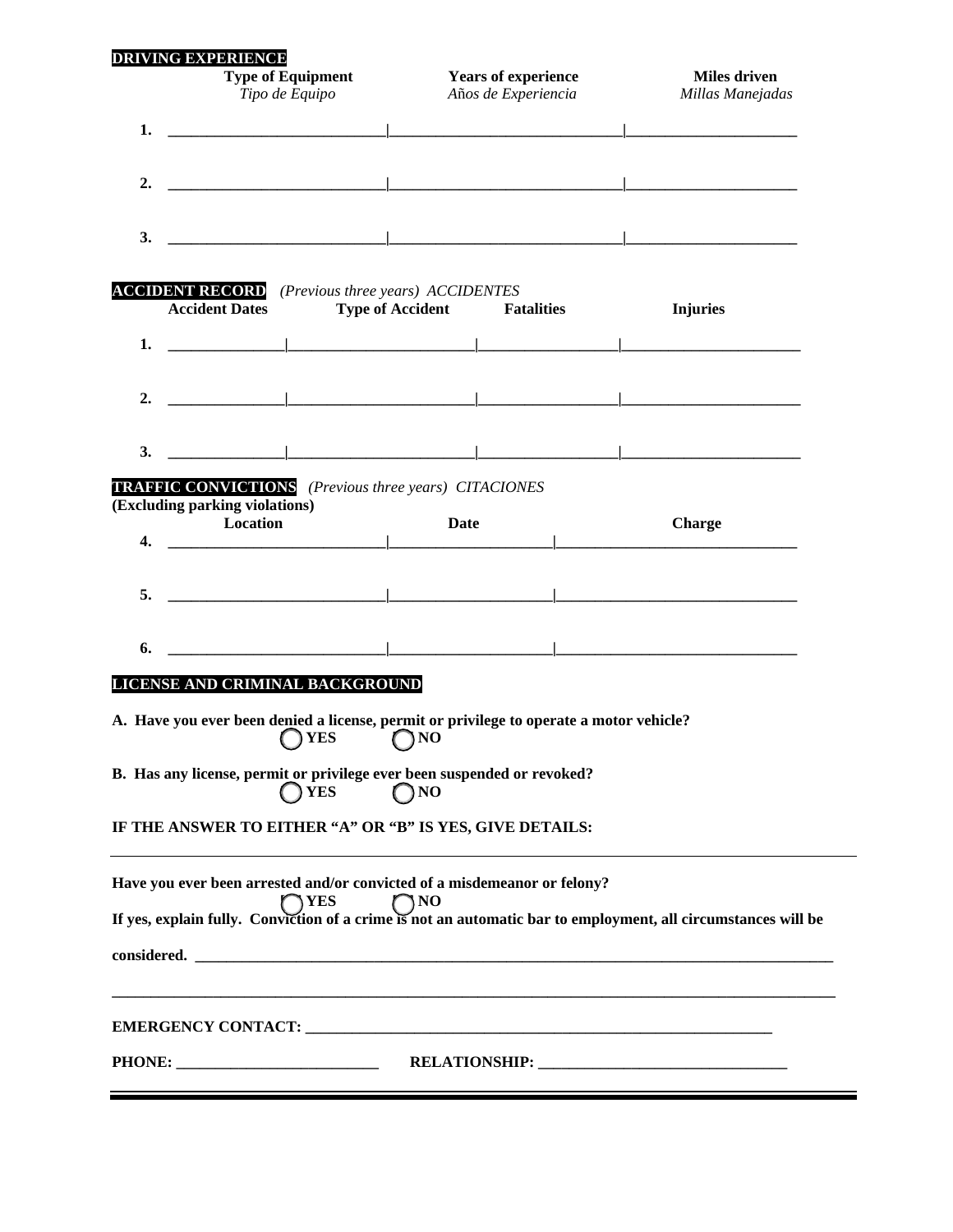## **PREVIOUS EMPLOYMENT**

**All driver applicants to drive in interstate or intrastate commerce must provide the following information on all employers during the preceding 3 years. List complete mailing address, street number, city, state and zip code. Applicants to drive a commercial motor vehicle\* in intrastate or interstate commerce shall also provide an additional 7 years information on those employers for whom the applicant operated such vehicle.**<br> **LIST ALL EMPLOYMENT FOR LAST 10 YEARS** - PLEASE ACCOUNT FOR ALL TIME. **LIST ALL EMPLOYMENT FOR LAST 10 YEARS** 

| <b>Name of Company:</b>                                                                                                                                                                                                              |               |                  |
|--------------------------------------------------------------------------------------------------------------------------------------------------------------------------------------------------------------------------------------|---------------|------------------|
|                                                                                                                                                                                                                                      |               |                  |
|                                                                                                                                                                                                                                      |               |                  |
| Reason for Leaving: Type of Trailer: Type of Trailer: Ware you subject to the FMCSRs+ While employed?                                                                                                                                |               |                  |
| Were you subject to the FMCSRs+ While employed?<br>Was your job designated as a safety-sensitive function in any DOT-regulated mode subject to the Drug and                                                                          |               |                  |
|                                                                                                                                                                                                                                      |               |                  |
| Alcohol testing requirements of 49 CFR Part 40?                                                                                                                                                                                      | $\bigcap$ YES | $\bigcap$ NO     |
| <b>Employer:</b> Empleado                                                                                                                                                                                                            |               |                  |
| <b>Name of Company:</b>                                                                                                                                                                                                              |               |                  |
|                                                                                                                                                                                                                                      |               |                  |
|                                                                                                                                                                                                                                      |               |                  |
|                                                                                                                                                                                                                                      |               |                  |
| Type of Trailer:<br>Were you subject to the FMCSRs+ While employed?<br>Was your ish designated                                                                                                                                       |               |                  |
|                                                                                                                                                                                                                                      |               |                  |
| Was your job designated as a safety-sensitive function in any DOT-regulated mode subject to the Drug and                                                                                                                             |               |                  |
| Alcohol testing requirements of 49 CFR Part 40?                                                                                                                                                                                      | $\bigcap$ YES | $\bigcap$ NO     |
| <b>Employer:</b> Empleado                                                                                                                                                                                                            |               |                  |
| <b>Name of Company:</b>                                                                                                                                                                                                              |               |                  |
| <b>Contact Person Contact Person Contact Person Contact Person Contact Person Contact Person Contact Person Contact Person Contact Person Contact Person Contact Person Contact Person Contact Person Contact Person Contact Per</b> |               |                  |
|                                                                                                                                                                                                                                      |               |                  |
|                                                                                                                                                                                                                                      |               |                  |
|                                                                                                                                                                                                                                      |               |                  |
|                                                                                                                                                                                                                                      |               |                  |
| Were you subject to the FMCSRs+ While employed?                                                                                                                                                                                      |               | $\overline{O}NO$ |
| Were you subject to the FMCSRs+ While employed?<br>Was your job designated as a safety-sensitive function in any DOT-regulated mode subject to the Drug and                                                                          |               |                  |
| Alcohol testing requirements of 49 CFR Part 40?                                                                                                                                                                                      | <b>TYES</b>   | $\bigcap$ NO     |
| Employer: Empleado                                                                                                                                                                                                                   |               |                  |
| <b>Name of Company:</b>                                                                                                                                                                                                              |               |                  |
| <b>Contact Person Contact Person Contact Person Contact Person Contact Person Contact Person Contact Person Contact Person Contact Person Contact Person Contact Person Contact Person Contact Person Contact Person Contact Per</b> |               |                  |
| Address: __________________________________City: ______________________State & Zip Code: ___________                                                                                                                                 |               |                  |
|                                                                                                                                                                                                                                      |               |                  |
|                                                                                                                                                                                                                                      |               |                  |
| Were you subject to the FMCSRs+ While employed?                                                                                                                                                                                      | <b>YES</b>    | ] NO             |
| Was your job designated as a safety-sensitive function in any DOT-regulated mode subject to the Drug and<br>Alcohol testing requirements of 49 CFR Part 40?                                                                          | $\bigcap$ YES | $\bigcap NO$     |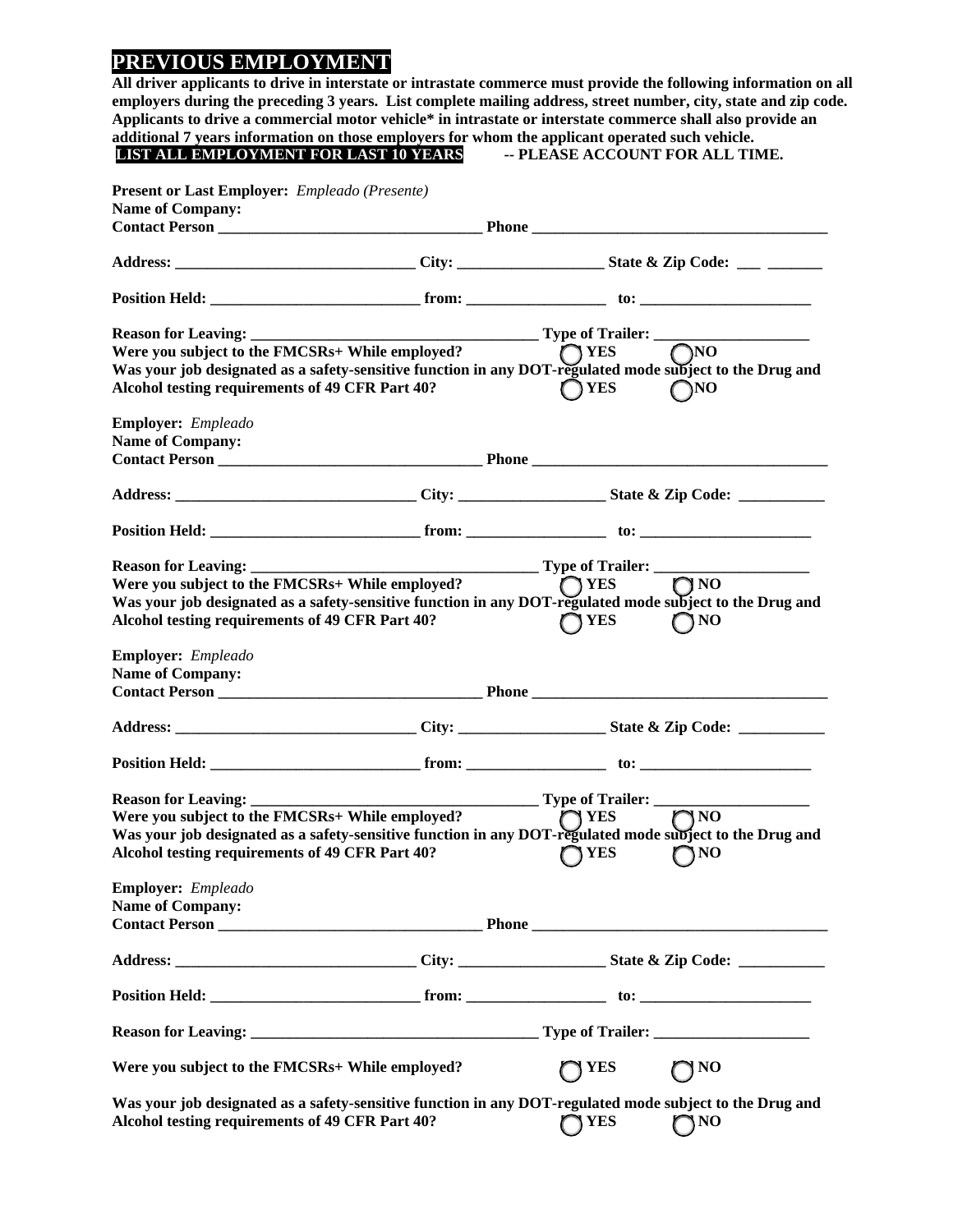| <b>Employer:</b> Empleado                                                                                                                                                                                                            |  |                                         |              |
|--------------------------------------------------------------------------------------------------------------------------------------------------------------------------------------------------------------------------------------|--|-----------------------------------------|--------------|
| <b>Name of Company:</b>                                                                                                                                                                                                              |  |                                         |              |
|                                                                                                                                                                                                                                      |  |                                         |              |
|                                                                                                                                                                                                                                      |  |                                         |              |
|                                                                                                                                                                                                                                      |  |                                         |              |
|                                                                                                                                                                                                                                      |  |                                         |              |
| Were you subject to the FMCSRs+ While employed?                                                                                                                                                                                      |  | $\bigcirc$ YES                          | $\bigcap$ NO |
| Was your job designated as a safety-sensitive function in any DOT-regulated mode subject to the Drug and                                                                                                                             |  |                                         |              |
| Alcohol testing requirements of 49 CFR Part 40?                                                                                                                                                                                      |  | YES <sup>T</sup>                        | <b>SNO</b>   |
| <b>Employer:</b> Empleado                                                                                                                                                                                                            |  |                                         |              |
| <b>Name of Company:</b>                                                                                                                                                                                                              |  |                                         |              |
| <b>Contact Person Contact Person Contact Person Contact Person Contact Person Contact Person Contact Person Contact Person Contact Person Contact Person Contact Person Contact Person Contact Person Contact Person Contact Per</b> |  |                                         |              |
|                                                                                                                                                                                                                                      |  |                                         |              |
|                                                                                                                                                                                                                                      |  |                                         |              |
|                                                                                                                                                                                                                                      |  |                                         |              |
| Were you subject to the FMCSRs+ While employed?                                                                                                                                                                                      |  | $\bigcap$ YES                           | $\n  0$      |
| Was your job designated as a safety-sensitive function in any DOT-regulated mode subject to the Drug and                                                                                                                             |  |                                         |              |
| Alcohol testing requirements of 49 CFR Part 40?                                                                                                                                                                                      |  | 8 YES                                   | \NO          |
| Employer: Empleado                                                                                                                                                                                                                   |  |                                         |              |
| <b>Name of Company:</b>                                                                                                                                                                                                              |  |                                         |              |
| <b>Contact Person Contact Person Contact Person Contact Person Contact Person Contact Person Contact Person Contact Person Contact Person Contact Person Contact Person Contact Person Contact Person Contact Person Contact Per</b> |  |                                         |              |
|                                                                                                                                                                                                                                      |  |                                         |              |
|                                                                                                                                                                                                                                      |  |                                         |              |
| <b>Reason for Leaving:</b>                                                                                                                                                                                                           |  | ________________ Type of Trailer: _____ |              |
| Were you subject to the FMCSRs+ While employed?                                                                                                                                                                                      |  | $\bigcap$ YES                           | <b>ONF</b>   |
| Was your job designated as a safety-sensitive function in any DOT-regulated mode subject to the Drug and<br>Alcohol testing requirements of 49 CFR Part 40?                                                                          |  | YES                                     | $\bigcap$ NO |

\*Includes vehicles having a GVWR of 26,001 lbs. or more, vehicles designed to transport 15 or more passengers, or any size of vehicle used to transport hazardous materials in a quantity requiring placarding.

+The Federal Motor Carrier Safety Regulations (FMCSRs) apply to anyone operating a motor vehicle on a highway in interstate commerce to transport passengers or property when the vehicle: (1) weighs or has a GVWR or 10,001 pounds or more, (2) is designed or used to transport 9 or more passengers, OR (3) is of any size and is used to transport hazardous materials in a quantity requiring placarding.

This Certifies that this application was completed by me, and that all entries on it and information in it are true and complete to the best of my knowledge.

**X \_\_\_\_\_\_\_\_\_\_\_\_\_\_\_\_\_\_\_\_\_\_\_\_\_\_\_\_\_\_\_\_\_\_\_\_\_\_\_\_\_\_\_\_\_\_\_\_\_\_\_\_\_\_\_\_\_\_\_\_\_\_\_\_\_\_\_\_\_\_\_\_\_\_\_\_\_\_\_\_\_\_\_\_\_\_\_ Signature of Applicant** *Firma* **Date** *Fecha*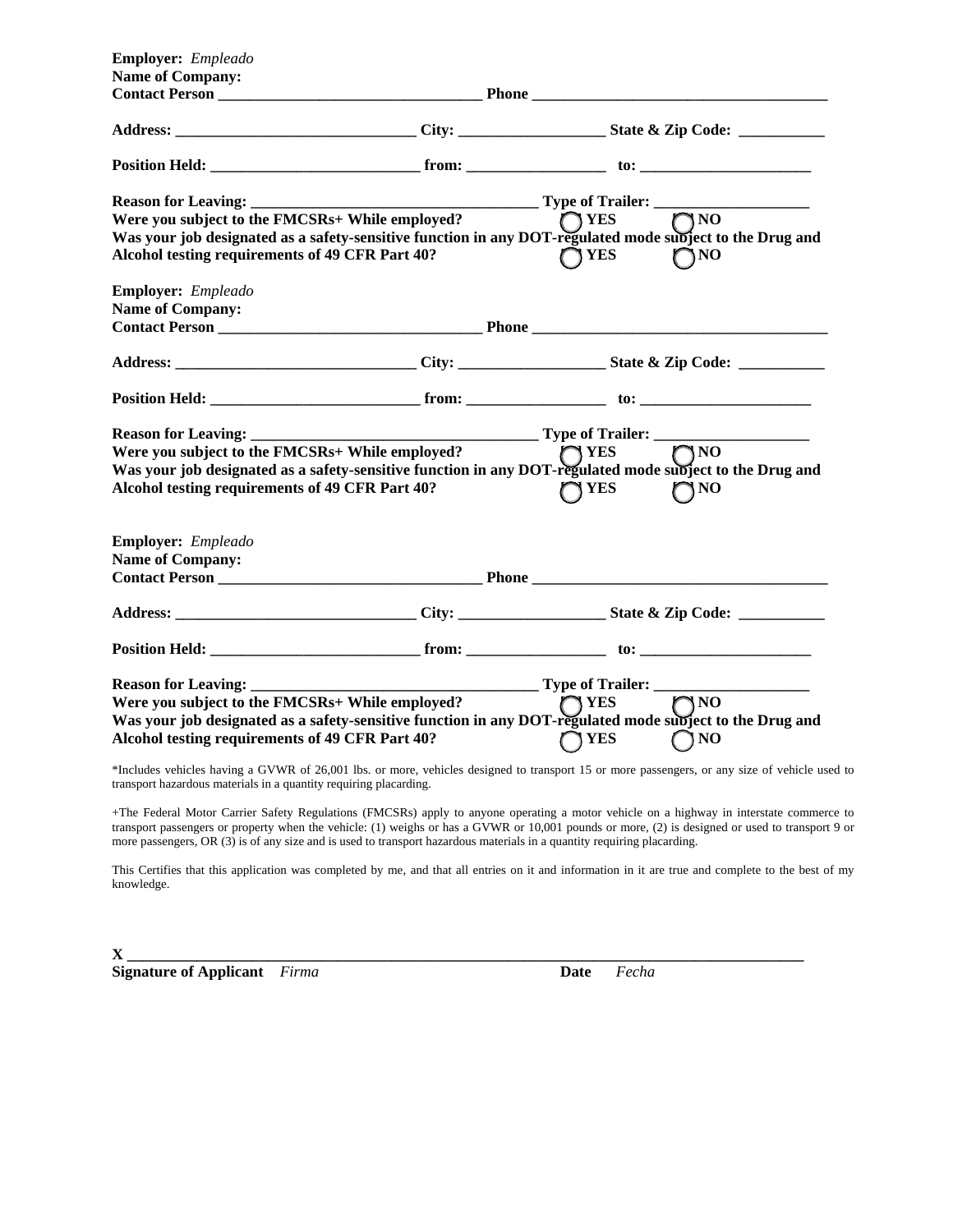#### **THE BELOW DISCLOSURE AND AUTHORIZATION LANGUAGE IS FOR MANDATORY USE BY ALL ACCOUNT HOLDERS**

#### **IMPORTANT DISCLOSURE**

#### **REGARDING BACKGROUND REPORTS FROM THE Online Service**

In connection with your application for employment with Prospective Employer, Asphalt Transport Inc (ATI), the Prospective Employer its employees, agents or contractors may obtain one or more reports regarding your driving, and safety inspection history from the Federal Motor Carrier Safety Administration (FMCSA).

When the application for employment is submitted in person, if the Prospective employer uses any information it obtains from FMCSA in a decision to not hire your or to make any other adverse employment decision regarding you, the Prospective Employer will provide you with a copy of the report upon which its decision was based and a written summary of your rights under the Fair Credit Reporting Act before taking any final adverse action. If any final adverse action is taken against you base upon your driving history or safety report, the Prospective Employer will notify you that the action has been taken and that the action was based in part or in whole on this report.

When the application for employment is submitted by mail, telephone, computer, or other similar means, if the Prospective Employer uses any information it obtains from FMCSA in a decision to not hire you or to make any other adverse employment decision regarding you, the Prospective Employer must provide you within three business days of taking adverse action oral, written or electronic notification: that adverse action has been taken based in whole or in part on information obtained from FMCSA; the name, address, and the toll free telephone number of FMCSA; that the FMCSA did not make the decision to take the adverse action and is unable to provide you the specific reasons why the adverse action was taken: and that you may, upon providing proper identification, request a free copy of the report and may dispute with the FMCSA the accuracy or completeness of any information or report. If you request a copy of a driver record from the Prospective Employer who procured the report, then, within 3 business days if receiving your request, together with proper identification, the Prospective Employer must send or provide to you a copy of your report and a summary of your rights under the Fair Credit Reporting Act**.** 

Neither the Prospective Employer nor the FMCSA contractor supplying the crash and safety information has the capability to correct any safety data that appears to be incorrect. You may challenge the accuracy of the data by submitting a request to https://dataqs.fmcsa.dot.gov. If you challenge crash or inspection information reported by a State, FMCSA cannot change or correct this data. Your request will be forwarded by the DataQs system to the appropriate State of adjudication.

Any crash or inspection in which you were involved will display on your PSP report. Since the PSP report does not report, or assign, or imply fault, it will include all Commercial Motor Vehicle (CMV) crashes where you were a driver or co-driver and where those crashes were reported to FMCSA, regardless of fault. Similarly, all inspections, with or without violations, appear on the PSP report. State citations associated with Federal Motor Carrier Safety Regulations (FMCSR) violations that have been adjudicated by a Court of Law will also appear, and remain, on a PSP report.

The Prospective Employer cannot obtain background reports from FMCSA without your authorization.

#### **AUTHORIZATION**

If you agree that the Prospective Employer may obtain such background reports, please read the following and sign below:

I give permission to ("Prospective Employer") to access the FMCSA Pre-Employment Screening Program (PSP) system to seek information regarding my commercial driving safety record and information regarding my safety inspection history. I understand that I am authorizing the release of safety performance information including crash data from the previous five (5) years and inspection history from the previous three (3) years. I understand and acknowledge that this release of information may assist the Prospective Employer to make a determination regarding my suitability as an employee.

I further understand that neither the Prospective Employer nor the FMCSA contractor supplying the crash and safety information has the capability to correct any safety data that appears to be incorrect. I understand I may challenge the accuracy of the data by submitting a request to https://dataqs.fmcsa.dot.gov. If I challenge crash or inspection information reported by a State, FMCSA cannot change or correct this data. I understand my request will be forwarded by the DataQs system to the appropriate State for adjudication.

I understand that any crash or inspection in which I was involved will display on my PSP report. Since the PSP does not report, or assign, or imply fault, I acknowledge it will include all CMV crashes where I was a driver or co-driver and where those crashes were reported to FMCSA, regardless of fault. Similarly, I understand all inspections, with or without violations, will appear on my PSP report, and State citations associated with FMCSR violations that have been adjudicated by a Court of Law will also appear, and remain, on my PSP report.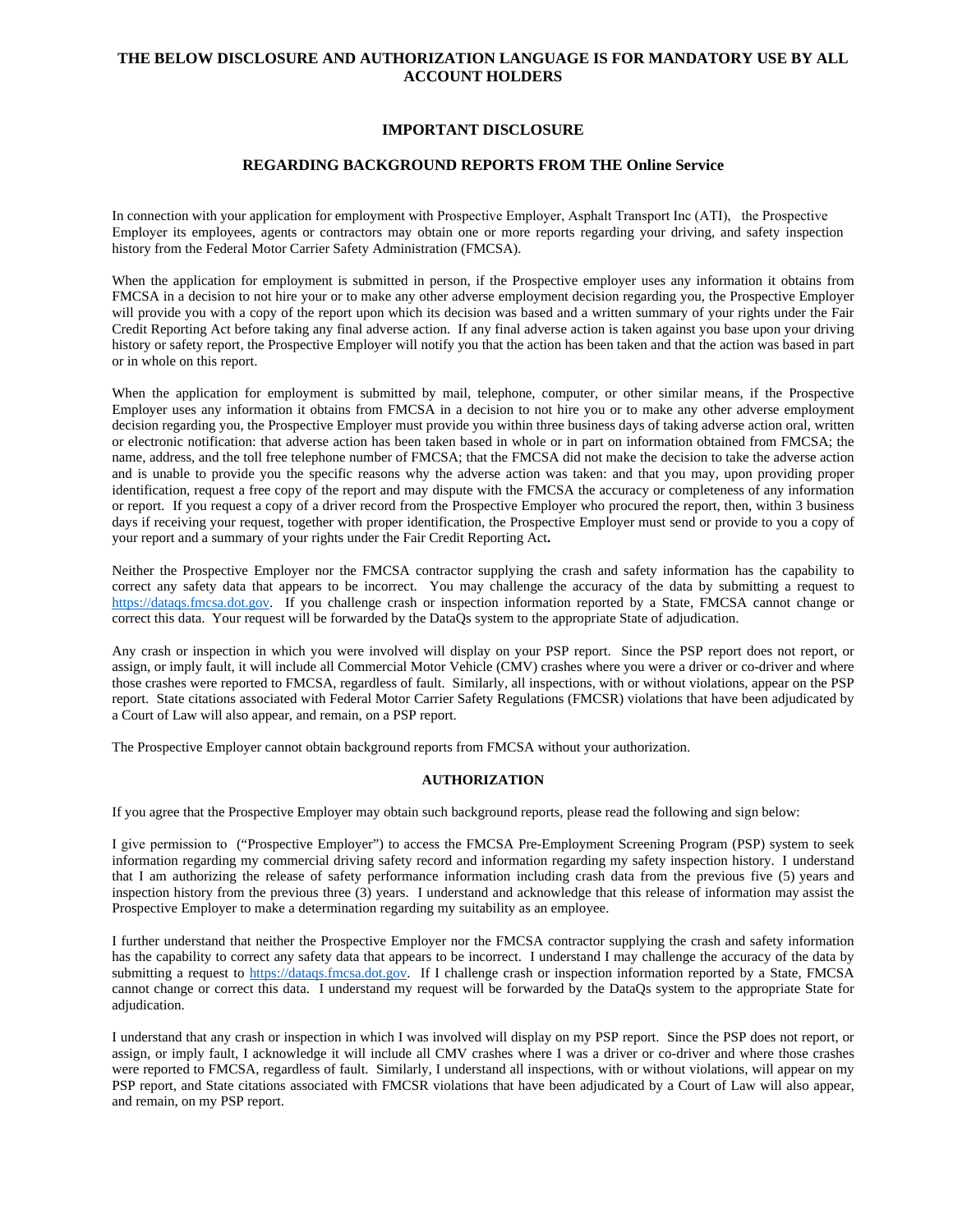I have read the above Disclosure Regarding Background Reports provided to me by Prospective Employer and I understand that if I sign this Disclosure and Authorization, Prospective Employer may obtain a report of my crash and inspection history. I hereby authorize Prospective Employer and its employees, authorized agents, and/or affiliates to obtain the information authorized above.

**Date**: \_\_\_\_\_\_\_\_\_\_\_\_\_\_\_\_\_\_\_\_\_\_\_\_\_\_\_\_\_\_\_\_\_\_\_\_\_\_ \_\_\_\_\_\_\_\_\_\_\_\_\_\_\_\_\_\_\_\_\_\_\_\_\_\_\_\_\_\_\_\_\_\_\_\_\_\_\_\_\_\_\_\_\_\_\_

**Signature** 

**Name (Please Print)** 

\_\_\_\_\_\_\_\_\_\_\_\_\_\_\_\_\_\_\_\_\_\_\_\_\_\_\_\_\_\_\_\_\_\_\_\_\_\_\_\_\_\_\_\_\_\_\_\_

NOTICE: This form is made available to monthly account holders by NIC on behalf of the U.S. Department of Transportation, Federal Motor Carrier Safety Administration (FMCSA). Account holders are required by Federal Law to obtain and Applicant's written or electronic consent prior to accessing the Applicant's PSP report. Further, account holders are required by FMCSA to use the language contained in this Disclosure and Authorization form to obtain an Applicant's consent. The language must be used in whole, exactly as provided. Further, le language on this form must exist as one stand-alone document. The language may NOT be included with other consent forms or any other language.

*Last Updated 12/22/2015*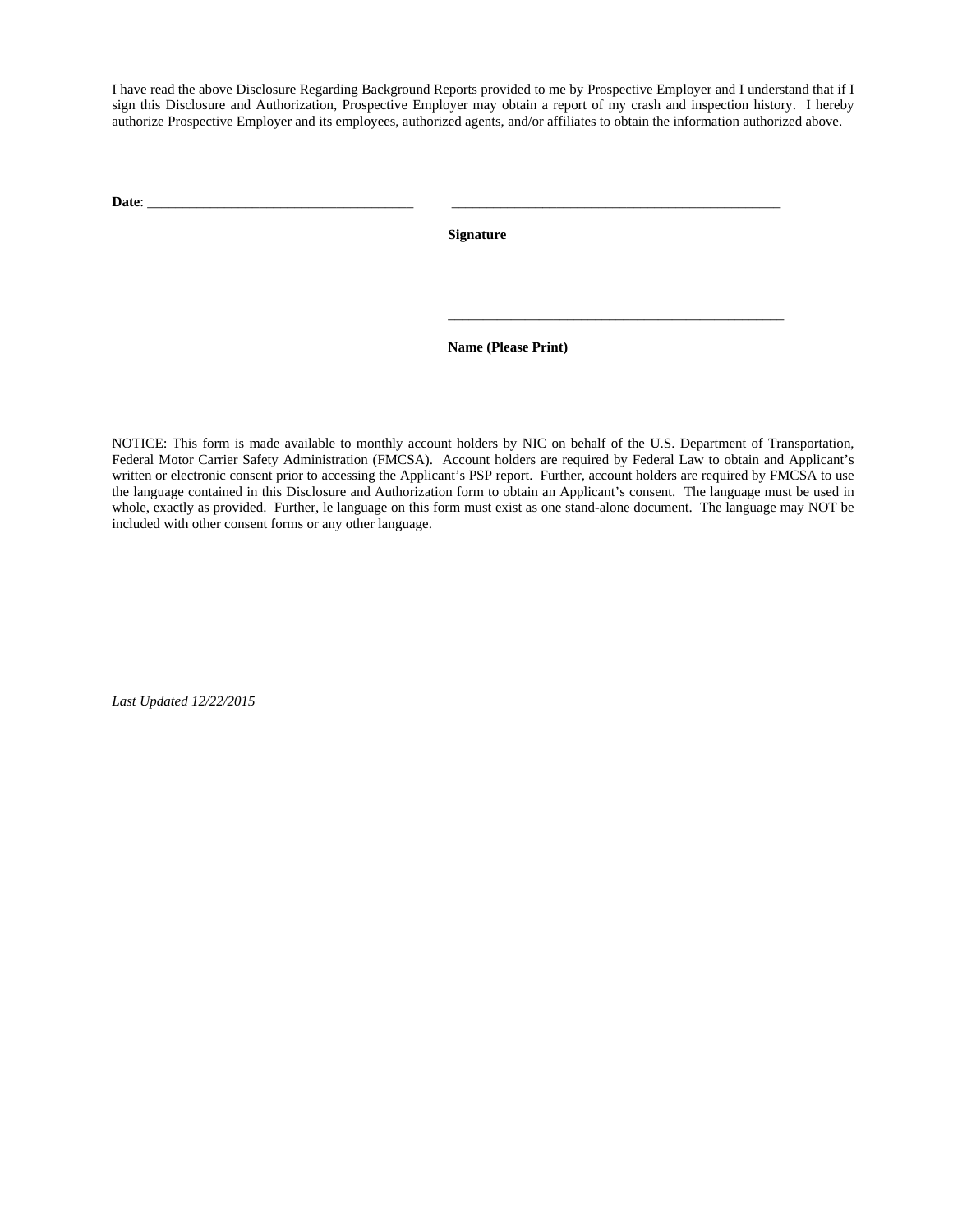Request for Information From Previous Employer

### **ASPHALT TRANSPORT INC. 17311 MARKET STREET HOUSTON. TX 77530**

Phone: (281) 864-5603 Fax: (281) 247-8051

## **Applicant: Please Leave Following Section Blank**

Attention: Previous Employer (
and the contract of the contract of the contract of the contract of the contract of the contract of the contract of the contract of the contract of the contract of the contract of the contrac

Fax: \_\_\_\_\_\_\_\_\_\_\_\_\_\_\_\_\_\_\_\_\_\_\_\_ Phone: \_\_\_\_\_\_\_\_\_\_\_\_\_\_\_\_\_\_\_\_\_\_\_\_

From: ASPHALT TRANSPORT INC.

## **Applicant: CompIete below section ONLY**

I hereby authorize you to release the following information to ASPHALT TRANSPORT INC. for purposes of investigation as required by below regulations. You are hereby released from any liability, which may result from furnishing such information.

| <b>Applicant Signature:</b>    | Date:                          |  |
|--------------------------------|--------------------------------|--|
|                                |                                |  |
| <b>Applicant Printed Name:</b> | <b>Social Security Number:</b> |  |
|                                |                                |  |

#### Part 391

| QUALIFICATIONS OF DRIVERS AND LONGER COMBINATION VEHICLE (LCV) DRIVER INSTRUCTORS |  |
|-----------------------------------------------------------------------------------|--|
| § 391.23: Investigation and inquiries.                                            |  |

(a) Except as provided in subpart G of this part, each motor carrier shall make the following investigations to and inquiries with respect to each driver it employs, other than a person who has been a regularly employed driver of the motor carrier for a continuous period which began before January 1, 1971:

(a)(2) An investigation of the driver's safety performance history with Department of Transportation regulated employers during the preceding three years.

(c)(2) The investigation may consist of personal interviews, telephone interviews, letters, or any other method for investigating that the carrier deems appropriate. Each motor carrier must make a written record with respect to each previous employer contacted, or good faith efforts to do so. The record must include the previous employer's name and address, the date the previous employer was contacted, or the attempts made, and the information received about the driver from the previous employer. Failures to contract a previous employer, or of them to provide the required safety performance history information, must be documented. The record must be maintained pursuant to § 391.53.

(c)(3) Prospective employers should report failures of previous employers to respond to an investigation to the FMCSA following procedures specified at § 386.12 of this chapter and keep a copy of such reports in the Driver Investigation file as part of documenting a good faith effort to obtain the required information.